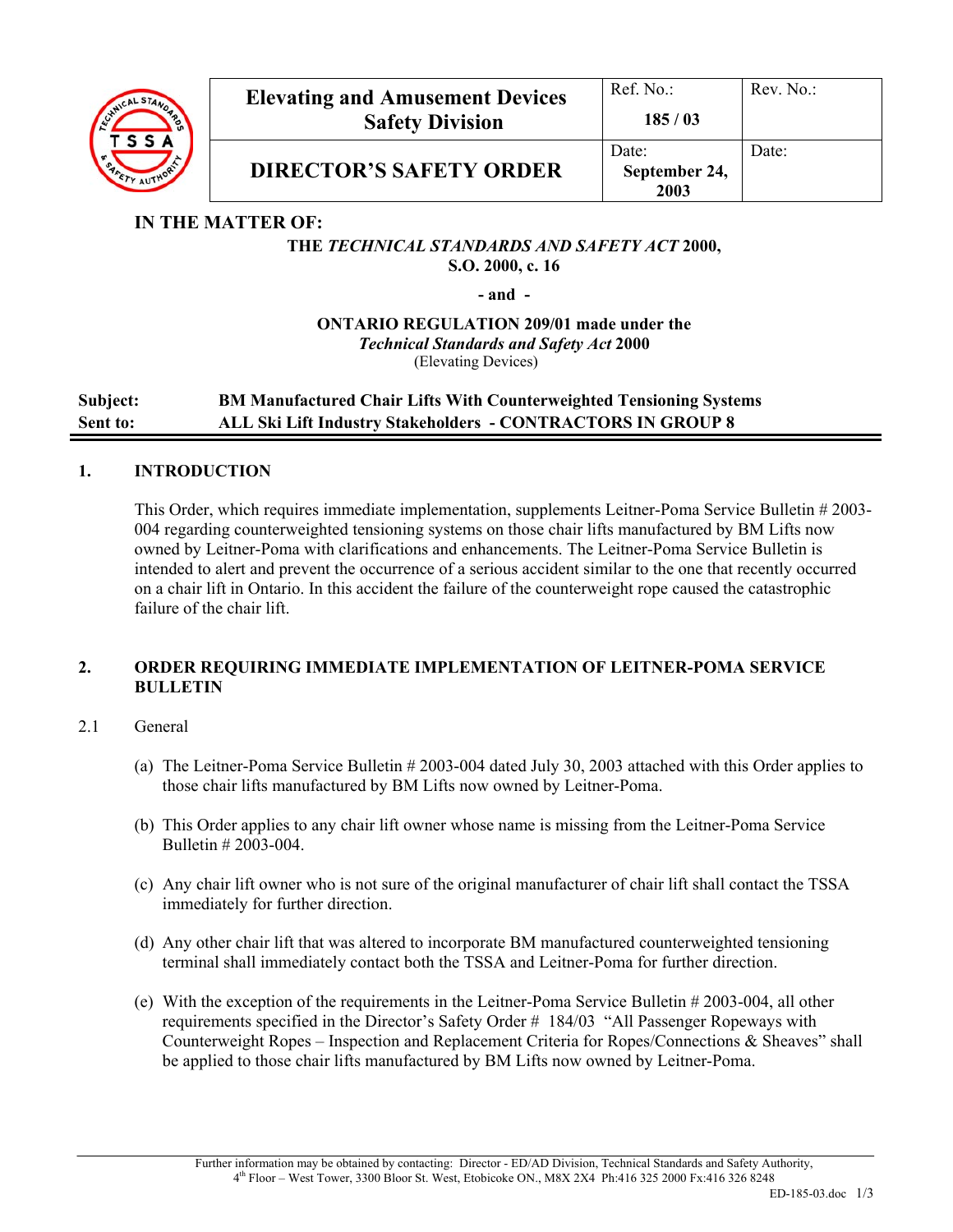2.2 Counterweighted Tensioning System

Counterweight tensioning rope shall be inspected and replaced in accordance with the Leitner-Poma Service Bulletin # 2003-004.

- 2.3 Counterweighted Tensioning Terminal Structure
	- (a) The structural integrity of counterweighted tensioning terminal shall be subjected to verification and reinforcing according to the Leitner-Poma Service Bulletin # 2003-004.
	- (b) The activities under the subsection (a) shall be considered an alteration under Subsection 26(2) of the Elevating Devices Code Adoption Document adopted by Ontario Regulation 209/01 made under the Technical Standards and Safety Act 2000.
	- (c) All documents resulting from the activities under the subsection (a) shall be submitted in accordance with Subsections 15(2) and 15(4) for registration under the Elevating Devices Ontario Regulation 209/01 made under the Technical Standards and Safety Act 2000.

#### **3. INSTRUCTIONS**

All documentation generated to prove compliance of this Order shall be included in the Maintenance Log as required by Ontario Regulation 209/01 (Elevating Devices).

**This order is being made pursuant to the Technical Standards and Safety Act. Failure to comply with this order is an offence punishable upon conviction, to a fine of not more than \$50,000, or imprisonment for a term of not more than one year or both, or if the person is a body corporate to a fine of not more than \$1,000,000.**

 $\mathcal{L}_\text{max}$ 

Ted Dance, Director, TSS Act 2000, (Elevating Devices)